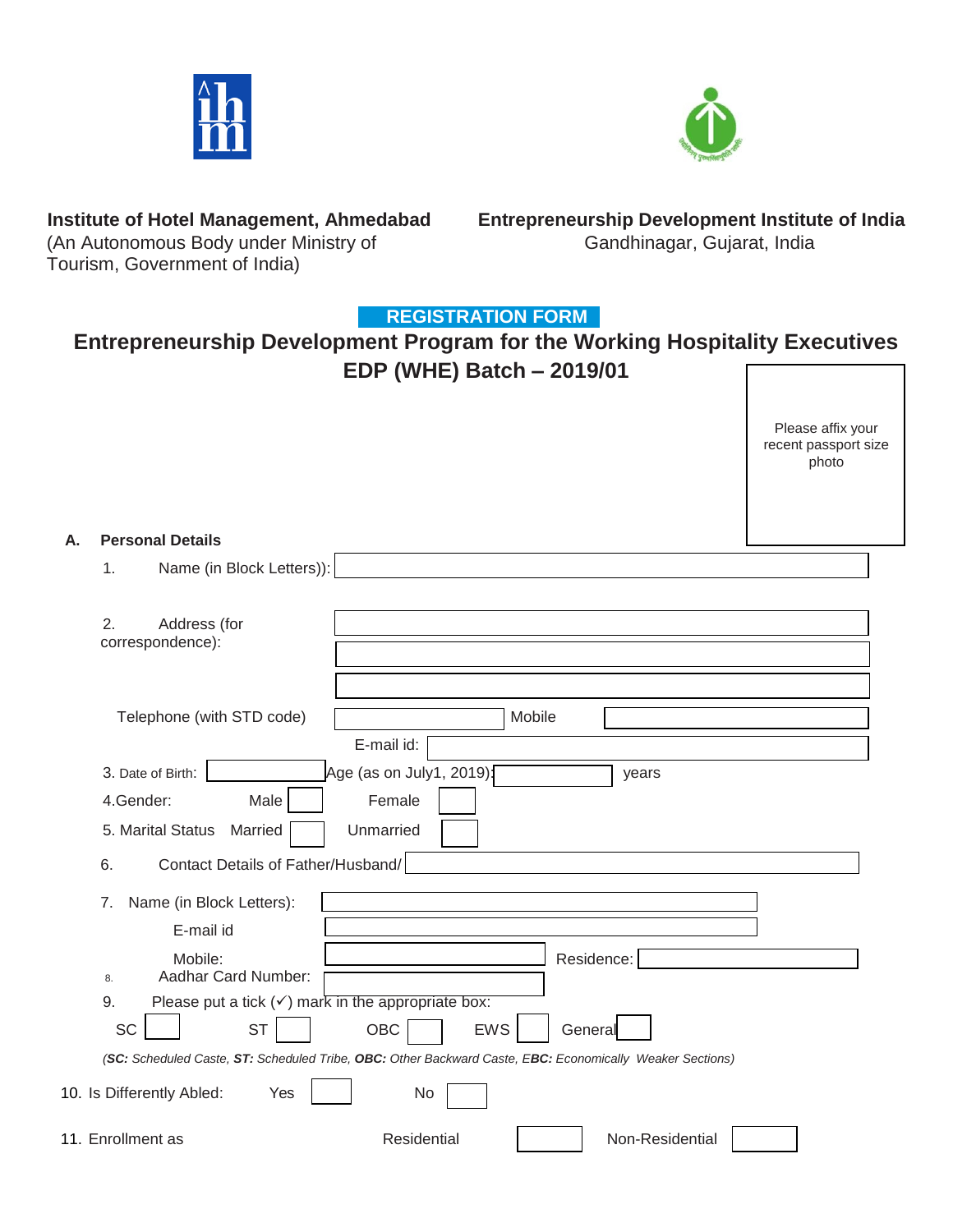**8. Education** (Matriculation and above)**:**

| <b>Name of Examination</b>                                       | Year | Percentage | <b>University/Board</b> | <b>Mode (Regular /Distance)</b> |
|------------------------------------------------------------------|------|------------|-------------------------|---------------------------------|
| Matriculation/Secondary                                          |      |            |                         |                                 |
| Bachelor's Degree<br>Discipline: B.A/B.Sc/B.Com/<br>B.Sc in H&HA |      |            |                         |                                 |
| <b>Post Graduation</b>                                           |      |            |                         |                                 |
| <b>Others</b>                                                    |      |            |                         |                                 |

*9.* **Work Experience** *(indicate only full-time job after Graduation) as an INTRAPRENEUR*

| Sr.No. | <b>Position</b> | Name & Address of the<br><b>Period (in months)</b> |             |    |              |
|--------|-----------------|----------------------------------------------------|-------------|----|--------------|
|        |                 | Organization                                       | <b>From</b> | To | <b>Total</b> |
|        |                 |                                                    |             |    |              |
|        |                 |                                                    |             |    |              |
|        |                 |                                                    |             |    |              |

*10.* **Work Experience** *(indicate only full-time job after Graduation)as an ENTREPRENEUR*

| Sr. No. | <b>Position</b> | Name & Address of the |             | <b>Period (in months)</b> |              |
|---------|-----------------|-----------------------|-------------|---------------------------|--------------|
|         |                 | Organization          | <b>From</b> |                           | <b>Total</b> |
|         |                 |                       |             |                           |              |
|         |                 |                       |             |                           |              |
|         |                 |                       |             |                           |              |

*11.* **Your Present Hospitality Business segment** *(please enter details in the appropriate box)*

|      | Owner          |  |
|------|----------------|--|
| Ш.   | Partner        |  |
| III. | Lease Operator |  |
| IV.  | Manager        |  |

#### **12. Payment Details**

*The fees of the registration Rs. 500/- (Rupees Five Hundred only)non-refundable* 

*The payment may be made through DD - In favour of " The Principal, IHM Ahmedabad" payable at Gandhinagar*

*Or through NEFT (Mandate form enclosed alongwith)*

#### **Declaration:**

I hereby declare that the entries in this form are true to the best of my knowledge and belief. If at any stage, the entries are found to be incorrect, I will withdraw from the course and forfeit claim on refund of fees.

I accept all the rules and the regulations of the Institute and agree to abide by them.

Date: 2008. [2010] [2010] [2010] [2010] [2010] [2010] [2010] [2010] [2010] [2010] [3010] [3010] [3010] [3010] [3010] [3010] [3010] [3010] [3010] [3010] [3010] [3010] [3010] [3010] [3010] [3010] [3010] [3010] [3010] [3010] Place: Name

| Signature |  |
|-----------|--|
|           |  |